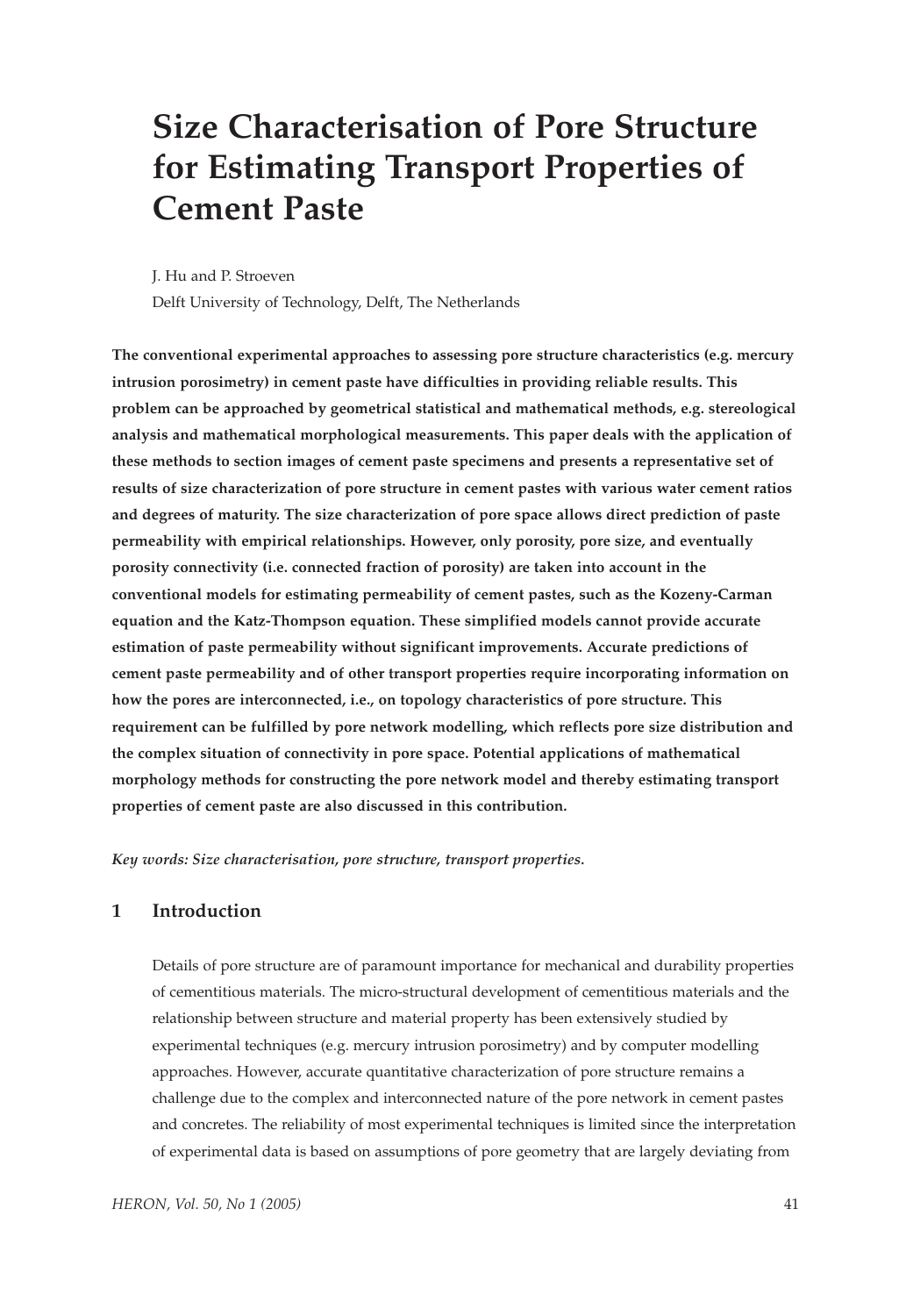those in reality. Moreover, numerical modelling of cement paste and concrete, when starting from non-realistic simulation of particle packing structure, cannot yield correct information on material structure.

Size characterization during hydration of pore structure can be approached by quantitative image analysis techniques, stereological estimation, and by application of mathematical morphology methods. Stereological theory [Underwood, 1968] allows deriving threedimensional (3D) structural information including volume fraction of porosity and specific surface area from two-dimensional (2D) specimen sections, thus dramatically reducing labour intensity of serial sectioning. At the same time, mathematical morphology measurements can be applied to section images of cement pastes for proper determination of pore size distribution. This paper deals with the application of these geometrical statistical and mathematical methods to size characterization of pore structure, and with its potential for estimating transport properties of cement paste by means of pore network modelling.

This approach was introduced by Fatt [1956] and subsequently developed in different fields of material sciences. As a morphological representation of the pore structure, pore network modelling has been used in soil technology [Vogel and Roth, 2001] and petroleum engineering for estimating hydraulic properties of porous media. Relevant to concrete technology, a similar method has been applied by Ye [2003] to model cement paste based on the serial sectioning technique. The pore network model is constructed from pore size distribution and topological characteristics of pore structure. The structural information can be obtained easily for model cement paste, although sometimes by time-consuming algorithms. However, in the case of actual cement paste, only 2D sections are available for direct observation and for quantitative image analysis. Note that thin sections provide projection images that could be available too; their suitability for providing information on material structure will not be discussed in this contribution however. The serial sectioning technique is obviously not applicable due to its labour intensive nature. The latter part of this paper discusses application of mathematical morphology methods to section images of cement paste specimens for deriving the structural information necessary for generating network model, and explores the potential application by means of pore network modelling for predicting transport properties of cement paste.

# **2 Stereological analysis**

Stereology encompasses geometrical statistical tools providing means for unbiased estimation of 3D geometrical parameters of the state of aggregation in materials on the basis of onedimensional (1D) or 2D observations. Analogue as well as binary images (with pore space as phase of interest) of specimen sections can be subjected to quantitative image analysis. The pore areas observed on section images are defined as pore features. Stereological theory allows straightforward measurement of volume fraction of pore space, i.e. porosity (φ) from section images since area fraction of pore features (i.e. area porosity) is an unbiased estimator of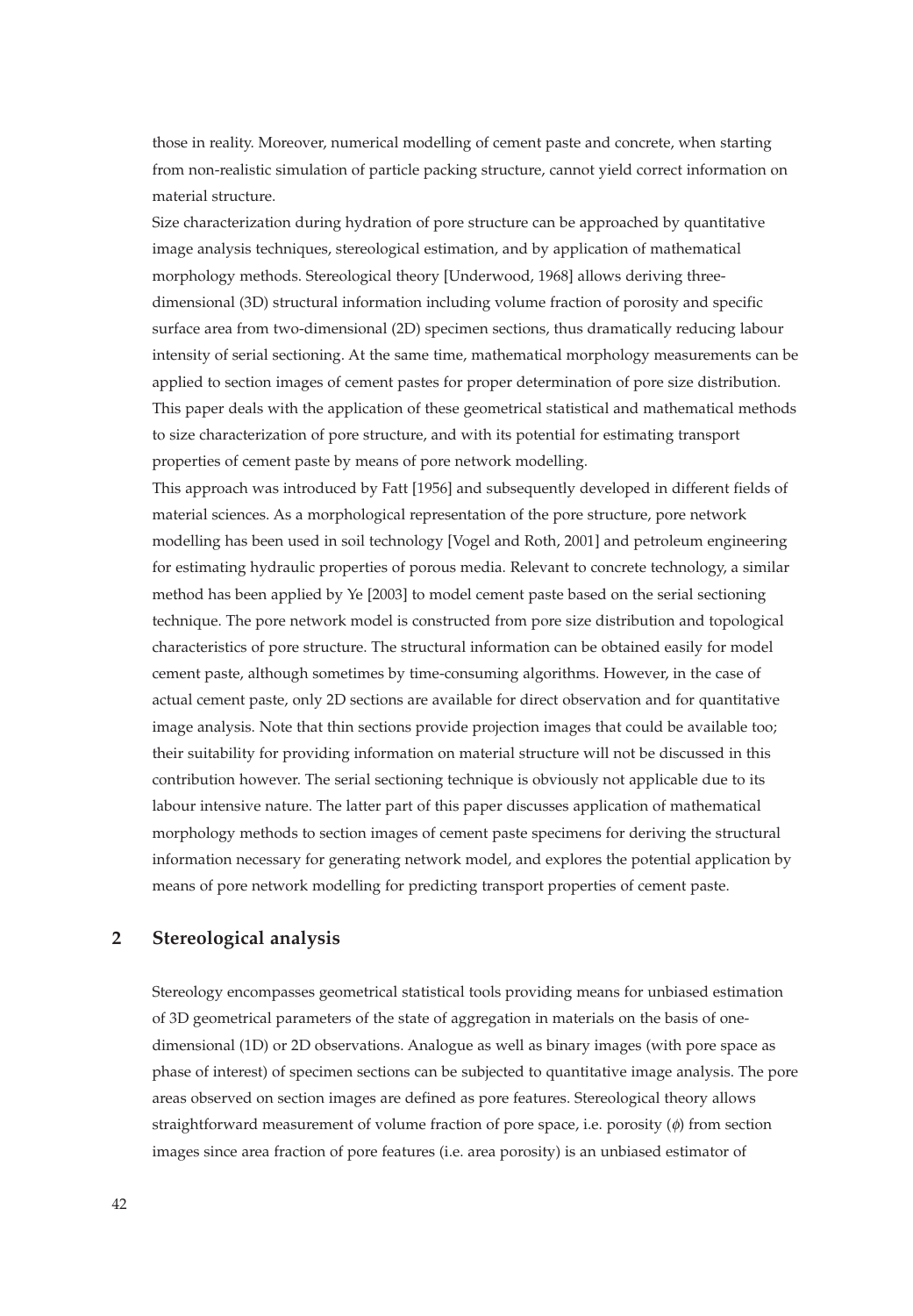volume porosity, i.e.  $V_{\nu} = A_{\mu}$ . The bar on top of the parameter indicates an averaging procedure. Due to the finite resolution of images, the apparent porosity is slightly smaller than the total porosity because pores smaller than the resolution limit cannot be detected. The perimeter length of 2D pore features per unit test area  $(L_A \text{ in } \mu\text{m}^3)$  can be assigned 3D stereological character via the relationship [Underwood, 1968],  $s = 4L_A/\pi$  , where  $s$  is the surface area of pore space per unit test volume (expressed in  $\mu$ m-1). For convenience purposes, the stereological parameter - specific surface area (*SV*) is replaced by *s*. Solid phase is complementary to pore space in section images of cement pastes. Therefore, stereological measurements of average size and spacing of solid phase provide information on pore spacing and pore size, respectively. Mean free spacing between solid phase clusters (defined as average of uninterrupted distance between solid clusters, denoted as  $\lambda$  in  $\mu$ m) reflects the spatial dispersion of solid phase, and can be adopted therefore as a direct representation of average pore size. Similarly, mean intercept length of solid phase clusters indicates the average pore spacing. According to stereological theory, mean free spacing is associated with the volume and surface area of pore space, resulting in  $\lambda = 4\phi/s$ . Hence, mean intercept length can be expressed in porosity and specific surface area by  $L_3 = 4(1 - \phi)/s$ . The porosity, specific surface area, average pore size and average pore spacing represent basic characteristics of pore structure.

## **3 Mathematical morphology measurements**

## 3.1 *Two-point correlation function*

Two-point correlation function (TPCF) [Serra, 1982] is a basic measurement in mathematical morphology. Let  $Z(x,y)$  represent a binary image with  $Z(x,y)=1$  for pixels belonging to pore space, and  $Z(x,y)=0$  for pixels belonging to solid phase. The integers x and y represent the horizontal and vertical coordinates of a pixel with 1≤x≤xmax and 1≤y≤ymax (xmax and ymax are the image dimensions in pixels). The apparent porosity is calculated as the average of Z(*x,y*). TPCF accounts for spatial structure in the images by considering each possible pixel pair

$$
R_z(u, v) = Z(x, y)Z(x + u, y + v)
$$

where u and v are the lag distances in the x or y direction. The special case of zero lag distance, i.e., *RZ*(*u*=0, *v*=0) yields φ since Z(*x,y*) 2 =Z(*x,y*) for binary pixels. With increasing distances the correlation function decreases to  $Rz(u, v) = \phi^2$  for completely uncorrelated pixels. The correlation function can be calculated similarly for the solid phase. For presumably isotropic structures like ordinary cement paste, the matrix  $Rz(u, v)$  can be transformed into a 1D vector  $Rz(r)$ . The distance *r* is relative to *u*=0 and *v*=0, where *u*=*r*cosγ and *v*=*r*sinγ, with γ representing the angle with the *x*-axis.

Specific surface area s can be derived from the slope of  $Rz(r)$  by taking the limit for  $r\rightarrow 0$  [Serra, 1982]

(1)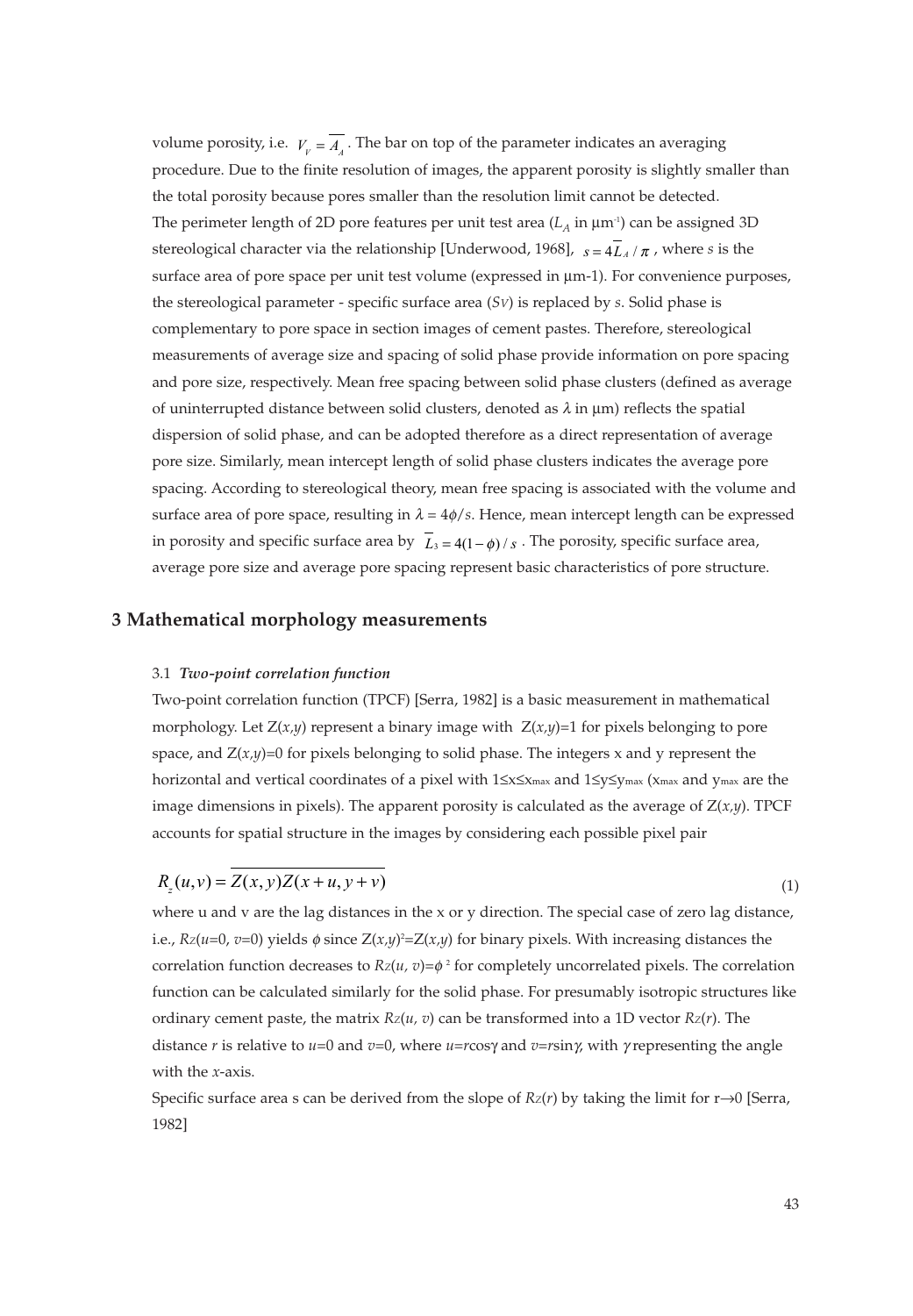$$
\lim_{r \to 0} \frac{dR_z(r)}{dr} = -s / 4 \tag{2}
$$

Dullien [1992] proposed the concept of hydraulic radius of void space (*Rhv*), defined as the pore volume divided by wetted area. In the case of full saturation, *Rhv* can be defined as the ratio of porosity and specific surface area. Since the surface areas of solid phase and pore space are the same, the hydraulic radius of solid phase *Rhs* should be (1-φ)/*s*. Hence, the stereological parameters characterizing pore size and spacing are associated with the hydraulic radii of pore space and solid phase by a constant factor of 4.

The measurement results of porosity and specific surface area, thus the hydraulic radius, depend on image magnification. Using SEM (scanning electronic microscopy) on thin sections of sandstone, Berryman and Blair [1987] found that *s* and, to a lesser extent, φ increased with magnification. This is in fact a matter of fractality. Ultimately, φ is bounded by total porosity, but significant increase of *s* at increasing magnification should result in much smaller values of *Rhv*. They reasoned that pore-wall features smaller than 1% of the radius of a characteristic pore size do not significantly affect flow. This in turn would impose a limit on the maximum magnification necessary for determining hydraulically relevant s from SEM section images.

## *3.2 Opening distribution technique*

Another important mathematical morphology measurement for size characterization is the socalled opening distribution [Scrivener, 1989; Hu and Stroeven, 2003]. It is a size classification of pore space based on series of morphological opening operations by structuring elements of increasing size. The traditional approach to deriving pore size distribution from the section image is a direct classification of pore features according to their areas. Linear size parameters are also available in stereological literature for this purpose. These characterization methods based on individual pore features do not make much sense in view of the complex pore network of high tortuosity and connectivity.

# **4 Application to section images of cement paste**

#### *4.1 Size characterization*

The authors applied the afore-mentioned stereological and mathematical morphology approaches to section images of cement paste specimens with different water to cement  $(w/c)$ ratios and degrees of maturity. Fig. 1 shows the pore size distribution curves for cement pastes with w/c of 0.6 at different hydration stages. The opening distribution results are compared with literature data obtained by conventional mercury intrusion porosimetry (MIP), by Wood's metal intrusion porosimetry (WMIP) [Willis et al., 1998] and other modelling approaches [Ye, 2003]. The comparison study reveals good agreement between the pore size distribution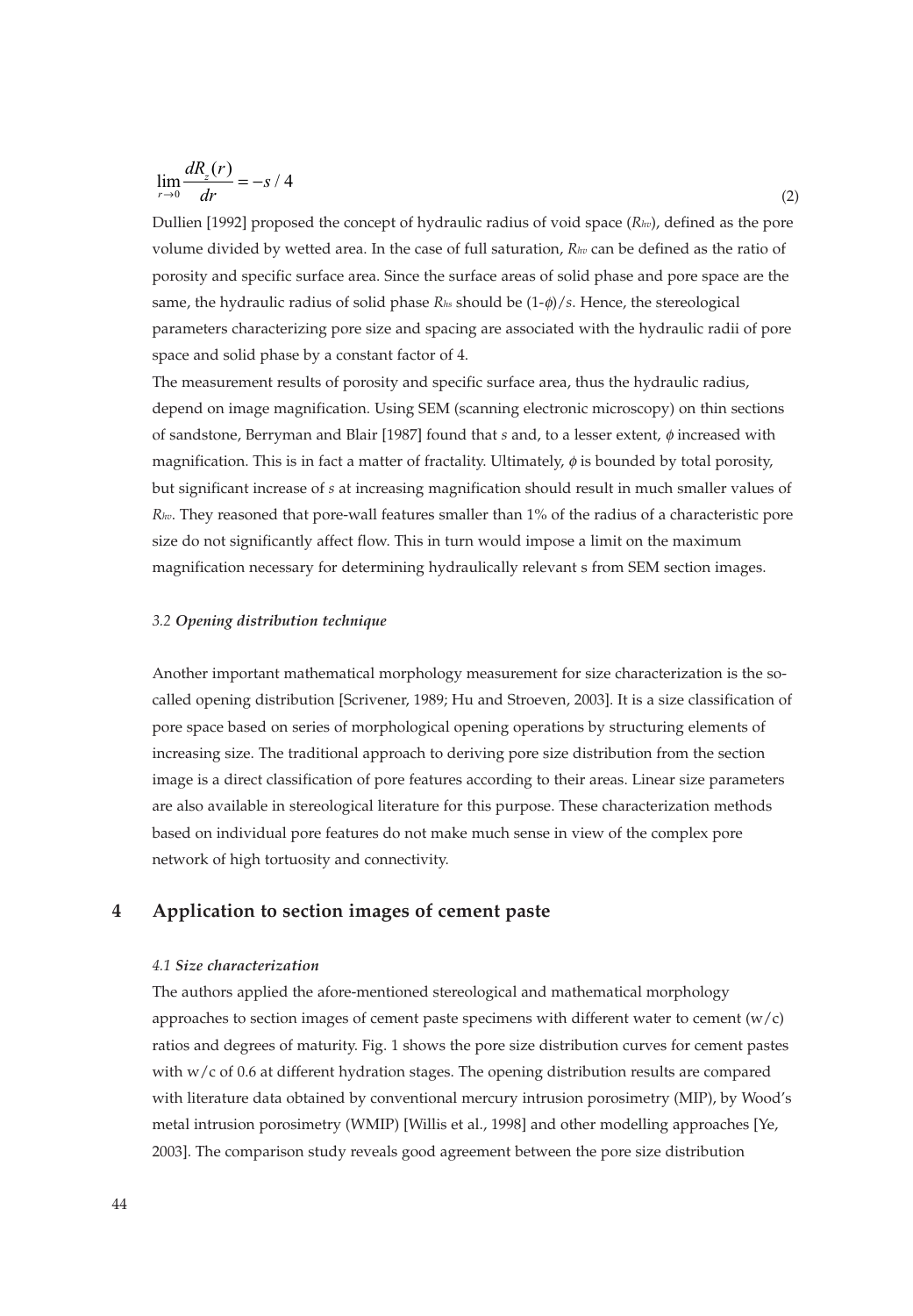obtained by mathematical morphology and by proper experimental technique, WMIP. The opening distribution data are generally in line with the results of a straightforward measurement of pore size distribution for model cement proposed by Ye [2003]. It can be concluded that, in contrast to the conventional method yielding area histograms, the opening distribution technique can provide appropriate characterization of pore size distribution.



*Figure 1: Pore size distribution (opening distribution) curves for cement paste with w/c ratio of 0.6 at 3, 7, 14 days of hydration, respectively.*

The morphological evolution during hydration of pore space can be analysed on the basis of the mean free spacing  $\lambda$  (i.e. average pore size). It can be expected to be a monotonously decreasing function of hydration time (Fig. 2). According to the simulation study by the present authors, the depercolation threshold of capillary porosity can be associated with a value of porosity whereby mean free spacing (distance) arrives at a stable value, as shown in Fig. 2. The simulation results reveal a depercolation threshold of 21~23% for cement pastes with ordinary fineness level (such as C342 in Fig. 2). Finer cements have a higher value of depercolation threshold as a result of the higher hydration rate and the smaller inter-particle spacing, which make it easier for finer cement to close off the pore space. The depercolation threshold values are 31.8% and 7.9%, respectively, for cements C605 and C167 in Fig. 2. It is found that particle size distribution exerts significant influences on the depercolation threshold, whereas the effect of w/c ratio is only minor [Hu and Stroeven, 2005a]. The results obtained by this morphological approach are consistent with simulation results of Bentz et al. [1999], as well as with experimental findings of Parrott et al. [1984] and Powers et al. [1959]. The relevance of studying the depercolation phenomenon is given by the close relationship between this parameter and transport phenomena in cement-based materials.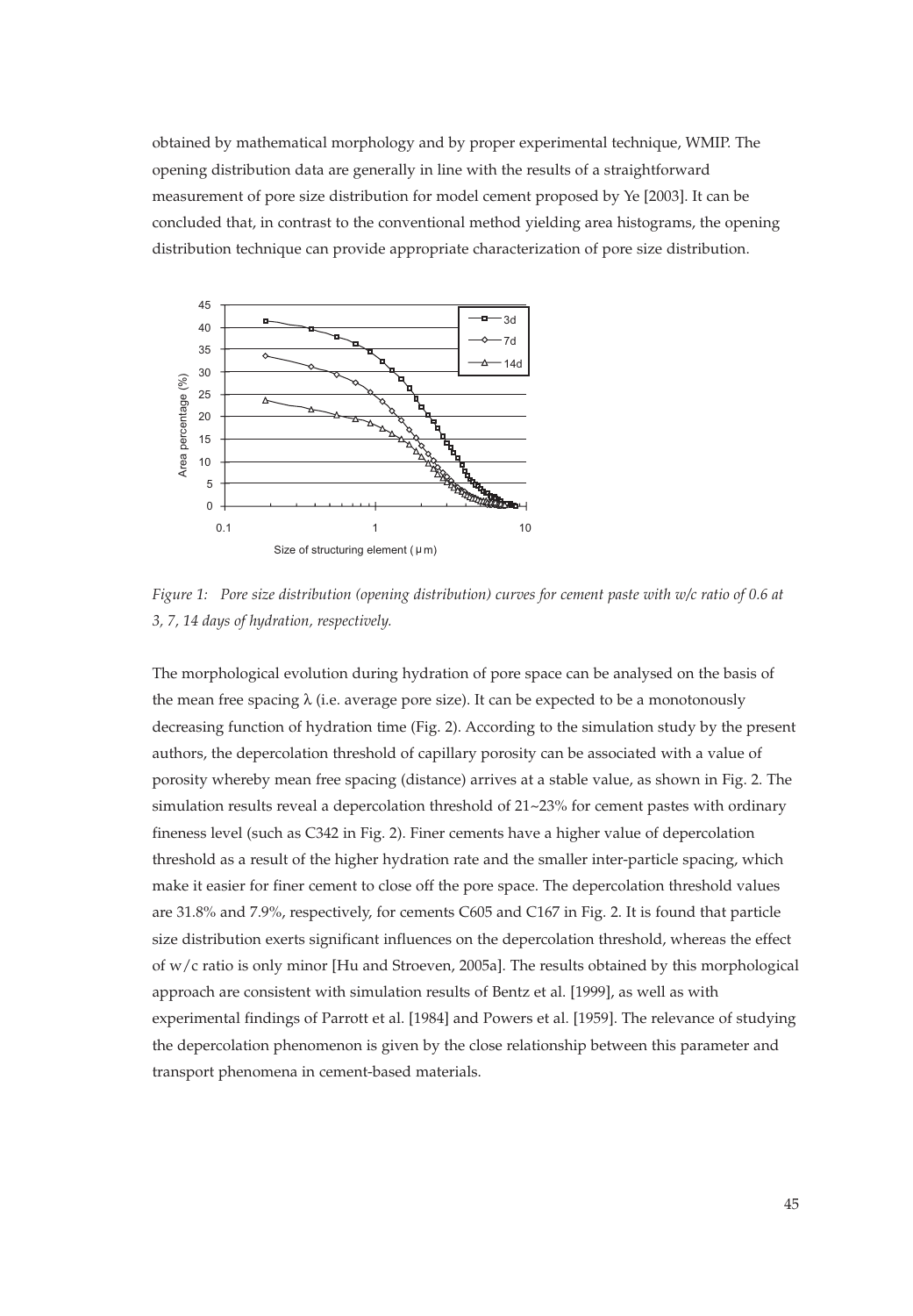

*Figure 2: Determination of the depercolation threshold of porosity by a morphological approach: the depercolation threshold is associated with the porosity value whereby the mean free distance decreases to a stable end value during the hydration process. The depercolation threshold points are indicated with arrow. The cement samples are coded according to their Blaine specific surface area values (in m2 /kg).* 

Another important size characterization is based on the so-called critical pore size  $l_c$  (in  $\mu$ m). This is defined as the size of the pore that completes the first interconnected pore pathway in a network developed by a procedure of sequentially adding pores of diminishing sizes to this network. This parameter is associated with the depercolation threshold of porosity. It can be determined from the inflection point of the pore size distribution curve; see [Hu and Stroeven, 2003] for details. Supposedly, this is a monotonously decreasing function of hydration time for a given cement paste. The well-known Katz-Thompson [Katz and Thompson, 1986] equation is based on porosity and critical pore size data.

### *4.2 Characteristic length scale and size characterization*

TPCF is also instrumental for obtaining statistics of material microstructure, and that have been used to estimate fluid permeability of soils [Schaap and Lebron, 2001] and sandstones. The readers are referred to the authors' publication elsewhere [Hu and Stroeven, 2002] for the application of various mathematical morphology measurements to size characterization of cement paste. It should be noted, however, that the size characterization approach by Berryman and Blair [1987] contains some imperfections. They proposed a characteristic pore size *Rc*, defined as the intersection of the tangent of the correlation function at lag 0 and the horizontal line given by  $\phi$ :  $R_c = 4(\phi \cdot \phi^2)/s = 4R_{hv}(1-\phi) = 4R_{hs}\phi$ . It follows that  $R_c$  is identical for the void space and the solid phase, and is strongly related to the hydraulic radius. However, it is *not* a characterization of pore size, but a length scale proportional to the linear dimension of the representative volume/area element (RVE/RAE). The RVE is the statistically homogeneous sub-volume of the material representative for a certain bulk property. The calculated *Rc* values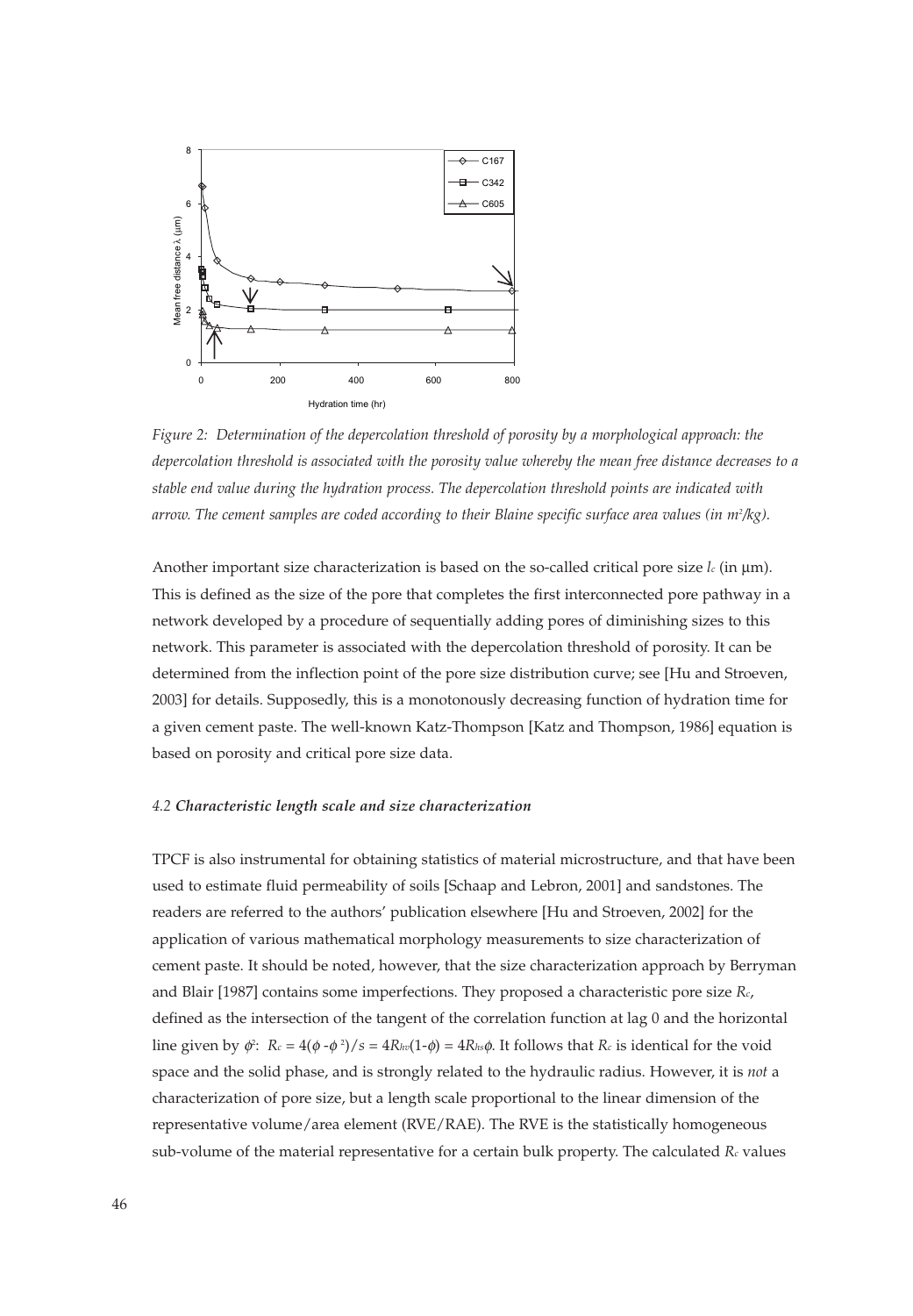are 2.4, 2.6 and 3.1 µm for cement pastes ( $w/c=0.5$ ) at increasing hydration time (3, 7 and 14 days, respectively). This is corresponding to the increasing size of the RAE for porosity distribution with maturing cement pastes [Hu and Stroeven, 2005b]. Hydration induces continuous changes in the cement microstructure, yielding an RVE for more matured cement paste exceeding in size the one for early-age cement. When a comparison study would be based on similar volume (or area) elements, heterogeneity in the same type of parameter would, as a result, increase as a function of hydration time. The present authors explored the statistical concept of heterogeneity in cement paste, and its implications for size sampling strategy in comparison studies of evolving pore structure in cement pastes on the basis of an upgraded approach of local porosity theory that is originally proposed by Hilfer

[Hilfer et al., 1997]. Fig. 3 present the local porosity distribution curves for a cement paste at different degrees of maturity. When based on constant field size *L* (i.e., linear dimension of the measurement unit in which porosity is measured and defined as local porosity), more matured cement paste (with 14 days of hydration) indicated a much wider distribution curve than younger samples (with 3 and 7 days of hydration), corresponding to a higher degree of heterogeneity for local porosity distribution (Fig. 3). Hence, *Rc* is obviously not a size characterization of pore structure, since average pore size is *decreasing* during the hydration process. Pore size can be assessed properly by the mean free spacing or by the correctly defined hydraulic radius.



*Figure 3: Local porosity distribution m for cement paste with w/c=0.6 at 3, 7 and 14 days of hydration, respectively, at constant linear field size L=19* µ*.*

Average pore size and pore spacing are involved in the phenomenon that measurement results (e.g. local porosity distribution and correlation function) are strongly dependent on size of measurement tools (e.g. measurement unit in local porosity analysis and lag in TPCF). Biswal et al. [1998] employed the local porosity theory to analyse local porosity distribution  $(\mu)$  in different sandstone samples. They defined a characteristic length scale as the minimum linear dimension of measurement cell  $(L^*)$  when the  $\mu$  curve vanishes at both ends of porosity-axis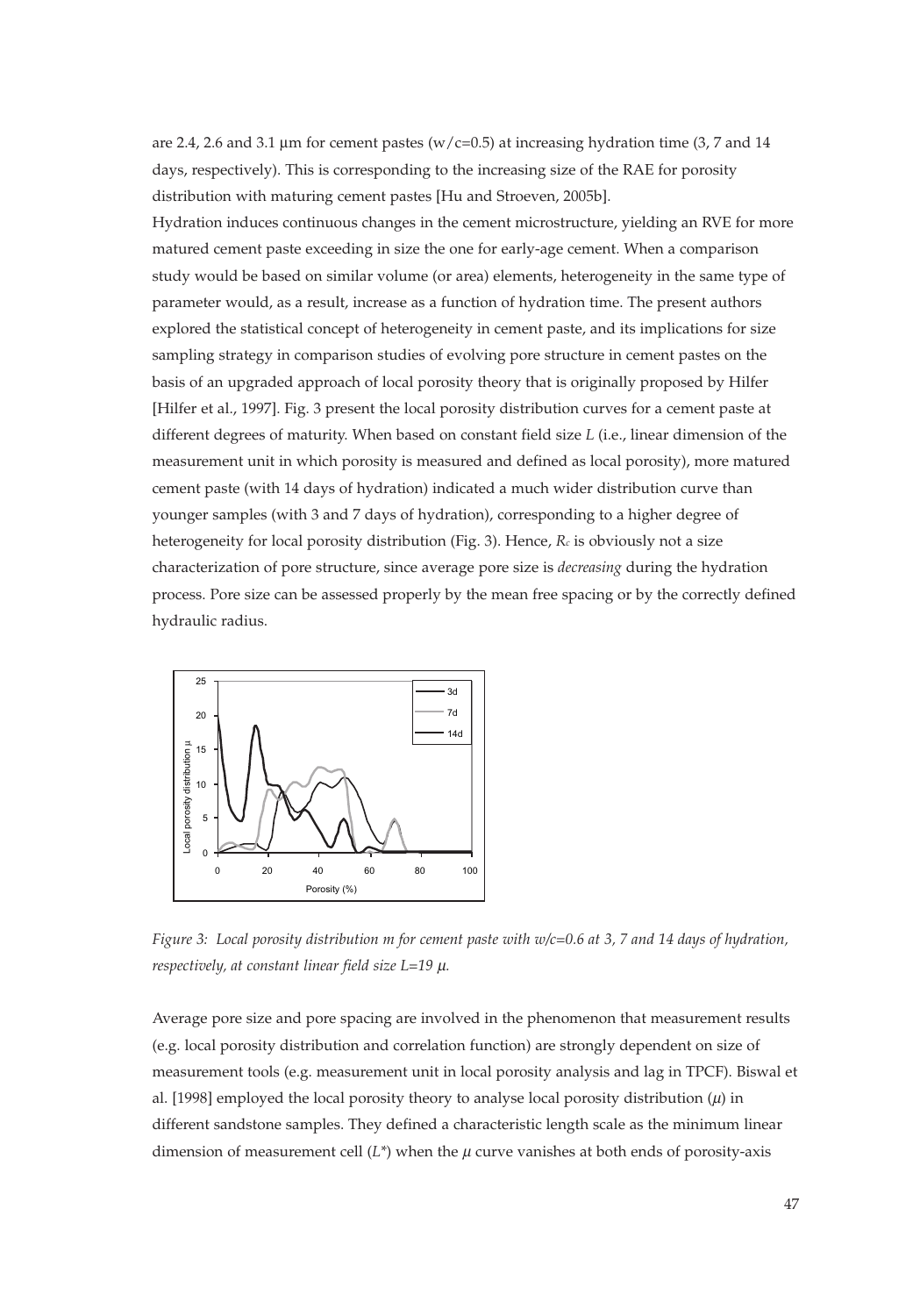(porosity equal to 0 and 1, respectively). They compared the  $\mu$  curves of different sandstones at their respective values of *L\** and associated the width of the curves with heterogeneity of sandstones. This approach is incorrect because *L\** defined in [Biswal et al., 1998] is equal to average pore spacing. When the measurement cell is large enough to cover at least two pore features (i.e., when linear dimension of the measurement cell is larger than average pore spacing), the  $\mu$  curve will present zero values at both ends of the porosity-axis, since it is impossible for the measurement cell to cover exclusively pore space or solid phase. For example, the average pore size and the average pore spacing are 3.7 and 13.3 µm for the cement paste with  $w/c=0.6$  at 14 days hydration. When the field size is between the average pore size and the average pore spacing, the  $\mu$  curve will present non-zero value at porosity=0 end but vanish at porosity=100% end, sine it is nearly impossible for a field of this size to be encompassed in pore space, while possible to be encompassed in solid phase. This is explicitly confirmed by the curve with *L*=9 µm in Fig. 4. When the field size exceeds the average pore spacing to a certain extent, the field will explore at least two pore features, hence, the  $\mu$  curve will vanish at both ends of the porosity-axis (Fig. 4). Hence, *L\** defined by Biswal et al. has no direct correlation with the length scale of the RAE. Based on the statistical concept of heterogeneity, the characteristic length scale should be assessed by the minimum length of measurement cell whereby the local porosity distribution conforms to the normal distribution function. In a comparison study on cement pastes with different w/c ratios and different degrees of maturity, the length scales used for different paste samples should be maintained at fixed proportion to the sizes of their respective RVE/RAEs to ensure a comparison on similar level of the microstructure (i.e. a similar coefficient of variation of the parameter at issue) [Hu and Stroeven, 2005b]. The long-range fluctuation behaviour of correlation functions observed in a study of Schaap and Lebron [2001] for soil structure can also be associated with size characterizations.



*Figure 4: Local porosity distribution* µ*(*φ*, L) for cement paste with w/c=0.6 at 14-day's hydration, at linear probe sizes L of 9, 38, 47 and 66* µ*m, respectively.*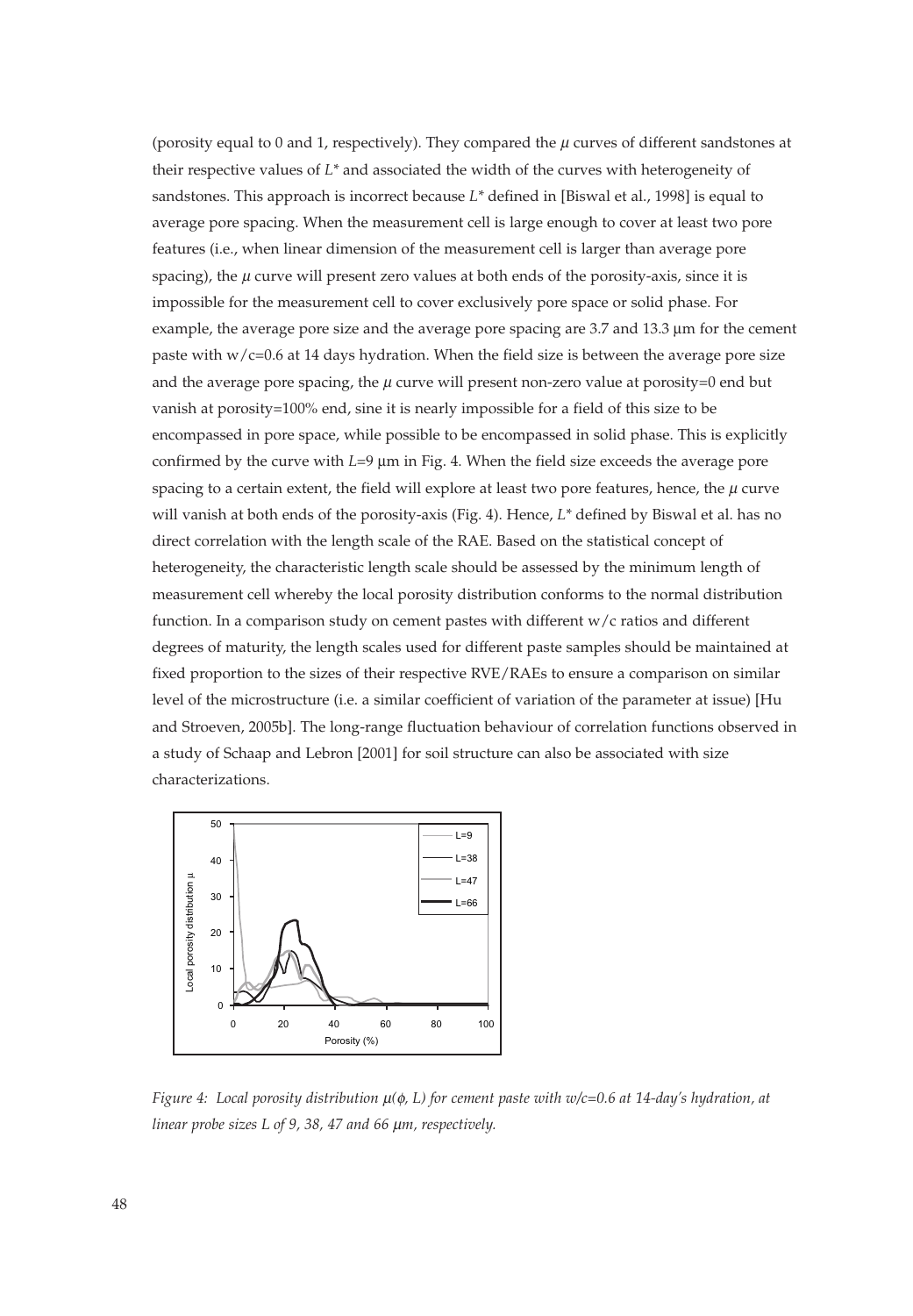

*Figure 5: Histograms of frequency of occurrence in porosity distributions for the same pastes as in Fig. 3 but in this case, field sizes were proportional to the respective RAE sizes, i.e., the comparison is made on similar level of the microstructure. The experimental values are indicated as columns and the approximated normal distribution curves are shown as continuous lines.*

# **5 Potential for estimating transport properties**

## *5.1 Empirical equations for estimating permeability*

The size characterization allows estimating water permeability *k* of cement pastes by means of some empirical relationships. These equations require structural information encompassing porosity, pore size (hydraulic radius) and pore geometry. The present authors studied the applicability of two frequently used models, i.e., Katz-Thompson equation and Kozeny-Carman equation [Carman, 1939]. The latter model provides quantitative relationship between permeability and porosity, hydraulic radius and tortuosity of the transport path in cement paste. Both equations have been proved to offer satisfactory estimation of permeability for sandstones and soils. However, the applicability cannot be readily extended to cement paste without significant modification.

Christensen et al. [1996] employed the Katz-Thompson equation to predict the water permeability of cement pastes in high  $w/c$  range (above 0.47) and argued that the Katz-Thompson model provided reliable estimation. However, the error of prediction increases dramatically in the case of the lower w/c range, especially for more mature conditions. Overestimation by the Katz-Thompson equation is striking, usually more than two orders of magnitude. A better approach in this case is the so-called General Effective Media theory [Cui and Cahyadi, 2001; Hu and Stroeven, 2003]. Schaap and Lebron [2001] generalized the Kozeny-Carman equation by lumping the effects of all unknown factors (tortuosity and pore connectivity) into one single parameter *C*, leading to  $k = \phi R_{hv}^2/C$ . Their research on different soil samples revealed *C* to be stronger correlated to permeability *k* than porosity and hydraulic radius. This is consistent with the present authors' analysis of correlation between cement paste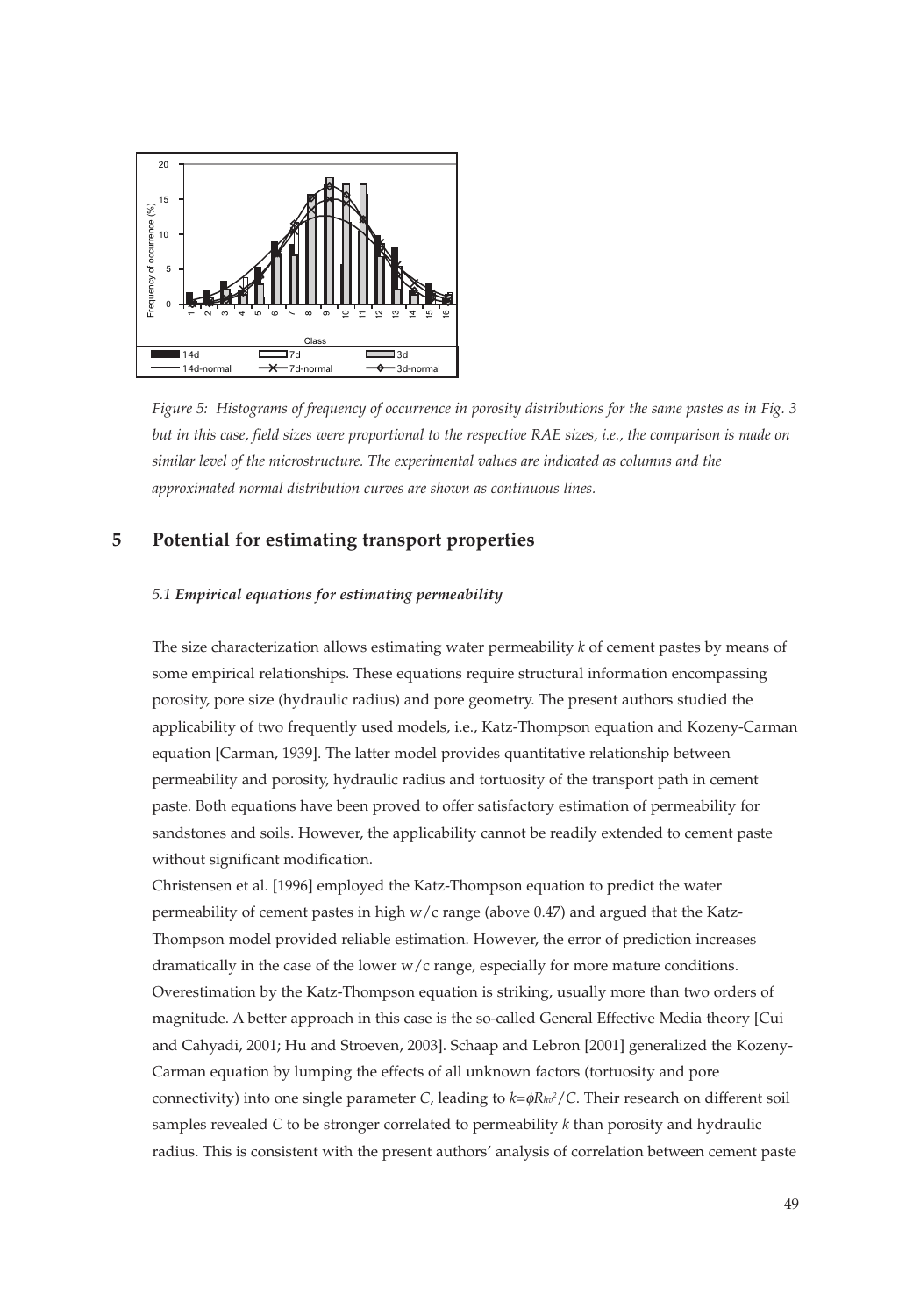permeability and parameters characterizing pore structure. Herein, they formulated a proposal for upgrading the Katz-Thompson relationship on the basis of effective characterization of pore morphology, by incorporating a new stereological parameter, the so-called pore distribution density Γ3D. It is a 3D parameter obtained from section image analysis on the basis of stereological theory, containing information about pore size and pore connectivity. The strongest correlation with *k* is found to occur for Γ3D, followed by critical pore size *lc* and porosity *p*. The integration of <sup>Γ</sup>3D into Katz-Thompson equation therefore largely improves the prediction capability of this method [Hu and Stroeven, 2004].

This implies that accurate predictions of cement paste permeability and other transport properties require incorporating information on how the pores are interconnected, i.e., topology characteristics of pore structure. Vogel [1997] also stated that the way pores are interconnected may be even more important than pore size and connected fraction of porosity. Hence, it is necessary to incorporate structural information on pore topology in an approach pursuing accurate prediction of paste permeability. This requirement can be fulfilled by pore network modelling [Fatt, 1956], which is constructed on the basis of pore size distribution and pore topology characteristics.

## *5.2 Application of pore network modelling*

Ye [2003] constructed a network model on the basis of serial sectioning of model cement paste. Detailed information on pore features were extracted from closely spaced serial sections whereby the centre of each pore feature was considered as a node. An overlapping criterion was then used to determine the detailed situation of connection between nodes on neighbouring sections; each link between these neighbouring nodes was defined as a branch. In this way, a linked list network is formed. The method of Ye yielded satisfactory prediction of paste permeability compared to experimental measurements, as long as the minimum size of cement particles is small enough  $(1 \mu m)$  or smaller) to approximate the realistic situation in cement production. This implies that the prediction accuracy is largely dependent on whether the cement simulation is sufficiently realistic.

However, this straightforward method is not applicable to actual cement paste due to the extreme labour intensity. Mathematical morphology tools can be used in this case to derive the structural information on pore size distribution and on pore topology that are necessary for constructing a pore network model. The application of mathematical morphological methods to structural analysis discussed earlier in this paper deals with only a small part of pore structure characterization. The application of mathematical morphology can be extended to more complex morphological aspects of materials, such as pore topology, pore network modelling and simulation of effective hydraulic properties. For an isotropic structure like ordinary cement paste, one single properly sampled section or a few sections can provide reliable information, provided the size of the sampled area is representative for the investigated parameter. This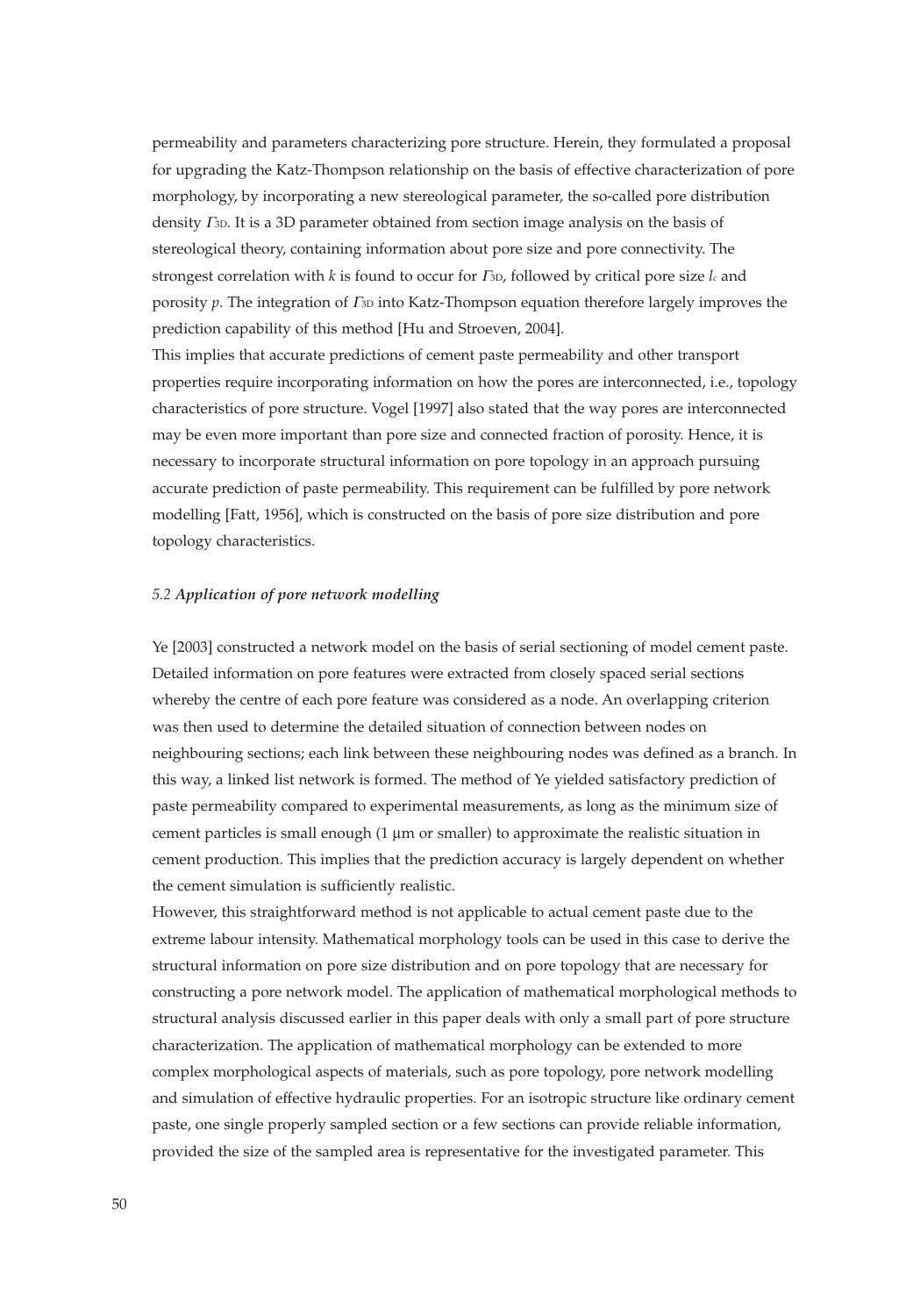prevents appealing to serial sectioning, requiring dramatically high labour investments. On the other hand, the direct applicability to section images of specimens extract the structural features of actual cement paste, thus being independent on quality of computer simulation.

## *5.3 Construction of pore network model*

Network models are idealized representations of the complex pore geometry that may be used to calculate effective hydraulic properties of porous media. Network modelling has been demonstrated to be an efficient tool for investigating the effects of geometrical aspects on the effective behaviour of porous media [Friedman and Seaton, 1996]. Vogel and Roth [2001] successfully applied network modelling to clay soils and predicted hydraulic conductivity and water retention characteristics of the soils. Comparison of simulation outcomes with experimental results reveals good agreement, indicating the hydraulic properties to be mainly governed by pore size distribution and topology. Hence, a simple network model can be generated and adapted to a predefined pore-size distribution and connectivity function. It should be noted that the term 'connectivity' employed in [Vogel and Roth, 2001] does not mean the volume fraction of connected porosity (i.e. porosity connectivity), but is defined as the number of redundant connections (also referred to as genus number in mathematical morphology [Serra, 1982]). This connectivity is increasing as hydration proceeds, since the pore structure changes from a wholly connected pore space to a very complex network composed of isolated pores, dead-end pores and effective pores. Vogel and Roth [2001] concluded that pore topology can be characterized to a satisfactory extent by the so-called connectivity function. Besides porosity and pore size distribution, the topology of pore space is a crucial property regarding flow and transport in porous media. The Euler characteristic combines the basic topological measures (*i.e.,* number of isolated pores, number of redundant connections, number of enclosed cavities) into a measure of connectivity. The Euler characteristic may be deduced from the local geometry of the structure without explicitly counting the basic topological measures [DeHoff, 1987]. This is of practical importance in cement paste technology, since a full 3D representation is hard to get. In the context of mathematical morphology, a connectivity function can be derived from measurements of the Euler characteristic as a function of pore size [Vogel, 1997]. Starting with the largest pores that may be isolated and not connected, the smaller pores are successively added, which change the topology in a characteristic way, i.e., accompanied by an increase in connectivity. This imaginary process of adding pores successively to the pore network is associated with the definition and determination of critical pore size. The connectivity function yields an integral description of the overall topology and should reflect the hydraulic behaviour of cementitious materials because it contains information on how pores of different sizes are interconnected.

Another approach towards the quantification of topology in porous media is the measure of percolation probability denoting the probability to find a continuous path through a sample of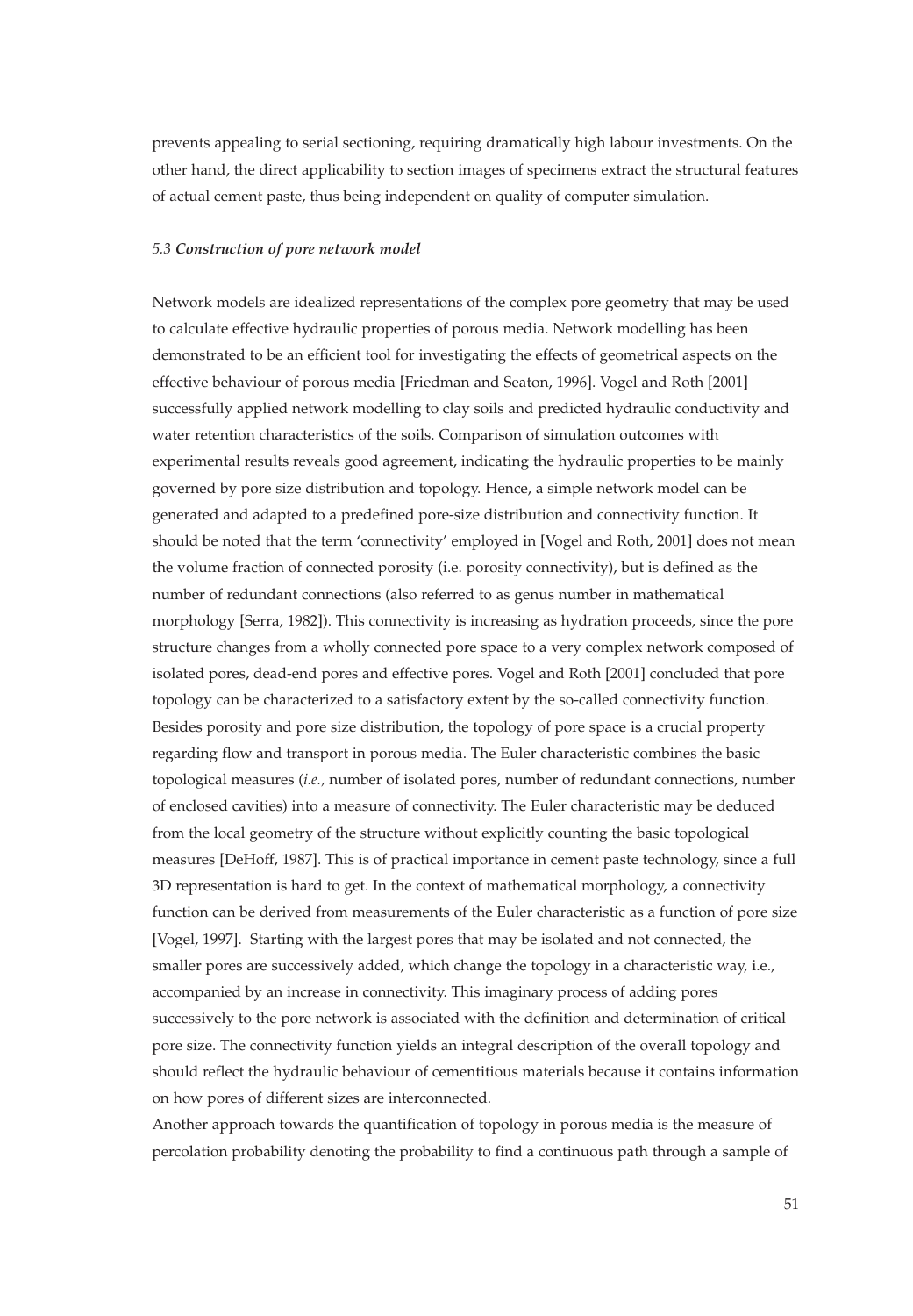a given size. Percolation probability can be evaluated as a function of sample size and porosity. For isotropic structures as sandstone and ordinary cement paste, percolation probabilities provide the topological information required [Hilfer et al., 1997]. Fig. 6 presents the local percolation probabilities for a cement paste in different directions, see [Hu and Stroeven, 2005b] for details.  $λ_3=1$  indicates the sample is fully connected in all *x*, *y* and *z* directions.  $λ_1$  presents the percolation probabilities in at least one of these directions.  $\lambda_0=1$  is corresponding to a blocking sample. This leads to connectivity functions related to effective properties of cementitious materials.



*Figure 6: Local porosity distribution m and local percolation probabilities* λα *for cement paste with a w/c=0.4 at 3 days hydration, at the characteristic length scale L=40* µ*;* λ*\* represents the local percolation probabilities in x, y and z direction (*λ*x=*λ*y=*λ*z).*

The network model can be generated on the basis of aforementioned connectivity function and pore size distribution, which mimics the pore structure in terms of pore size and topology. The present authors explored the local percolation probabilities [Hu and Stroeven, 2005b] (related to connectivity function) and size distribution of pore structure [Hu and Stroeven, 2003] in cement pastes, but their quantitative correlation to effective hydraulic properties remains to be solved. This requires application of pore network modelling on the basis of pore size distribution and topology. The quantitative simulation approach by means of pore network modelling to transport properties of cementitious materials is an interesting and promising tool for future research.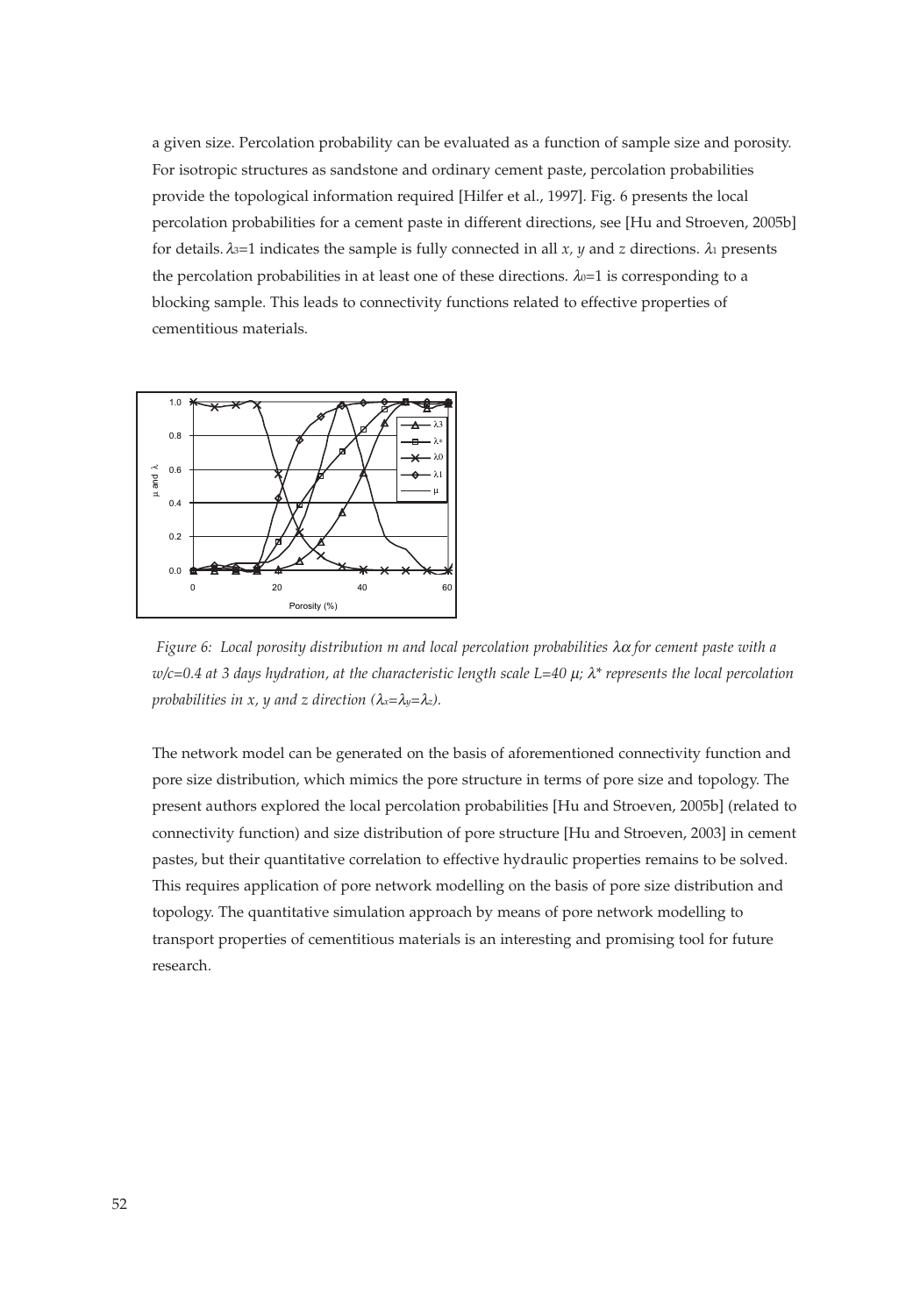## **References**

- Bentz, DP, Garboczi, EJ, Haecker, CJ, Jensen, OM (1999) 'Effects of cement particle size distribution on performance properties of Portland cement-based materials' in *Cement Concrete Research,* Vol. 29, pp. 1663-1671.
- Berryman, JG, Blair, SC (1987) 'Kozeny-Carman relations and image processing methods for estimating Darcy's constant' in *Journal of Applied Physics,* Vol. 62, Nr. 6, pp. 2221-2228.
- Biswal, B, Manwart, C, Hilfer, R (1998) 'Three-dimensional local porosity analysis of porous media' in *Physica A,* Vol. 255, pp. 221-241.
- Carman, PC (1939) 'Permeability of saturated soils and clays' in *Journal of Agriculture Science,* Vol. 29, pp. 262-273.
- Christensen, BJ, Mason, TO, Jennings, HM (1996) 'Comparison of measured and calculated permeability for cement pastes' in *Cement Concrete Research,* Vol. 26, Nr. 9, pp. 1325-1334.
- Cui, L, Cahyadi, JH (2001) 'Permeability and pore structure of OPC paste' in Cement Concrete Research, Vol. 31, pp. 277-282.
- DeHoff, RT (1987) 'Use of the disector to estimate the Euler characteristics of three-dimensional microstructures' in *Acta Stereologica,* Vol. 6, pp. 133-140.
- Dullien, FAL (1992) *Porous Media: Fluid Transport and Pore Structure,* San Diego: Academic Press.
- Fatt, I (1956) 'The network model of porous media' in *Petroleum Transport AIME,* Vol. 207, pp. 144-159 (part I), pp. 160-163 (part II) and pp. 164-181 (part III).
- Friedman, S and Seaton, N (1996) 'On the transport properties of anisotropic networks of capillaries' in *Water Resources Research,* Vol. 32, pp. 339-347.
- Hilfer, R, Rage, T, Virgin, B (1997) 'Local percolation probabilities for a natural sandstone' in *Physica A,* Vol. 241, pp. 105-110.
- Hu, J and Stroeven, P (2002) 'Morphological analysis and modelling of cement structure' in Setzer, MJ, Auberg, R and Keck, HJ (Eds.) *From Nano-Structure and Pore Solution to Macroscopic Behavior and Testing, Proceedings of 2<sup>nd</sup> International Essen Workshop on Frost* Resistance of Concrete, RILEM Publishing, pp. 29-36.
- Hu, J and Stroeven, P (2003) 'Application of image analysis to assessing critical pore size for permeability prediction of cement paste' in *Image Analysis and Stereology*, Vol. 22, Nr. 2, pp. 97-103.
- Hu, J and Stroeven, P (2004) 'Analysis of correlation between paste permeability and pore structure' in Mahmud, HB, Akib, SM and Ramen, S (Eds.) *Proceedings of 8th International Conference on Concrete Engineering and Technology (CONCET),* April 2004, Malaysia, pp. 51- 55, paper (ID C13) available on proceedings CD.
- Hu, J and Stroeven, P (2005a) 'Depercolation threshold of porosity in model cement; approach by morphological evolution during hydration' in *Cement Concrete Composites,* Vol. 27, Nr. 1, pp. 19-25.